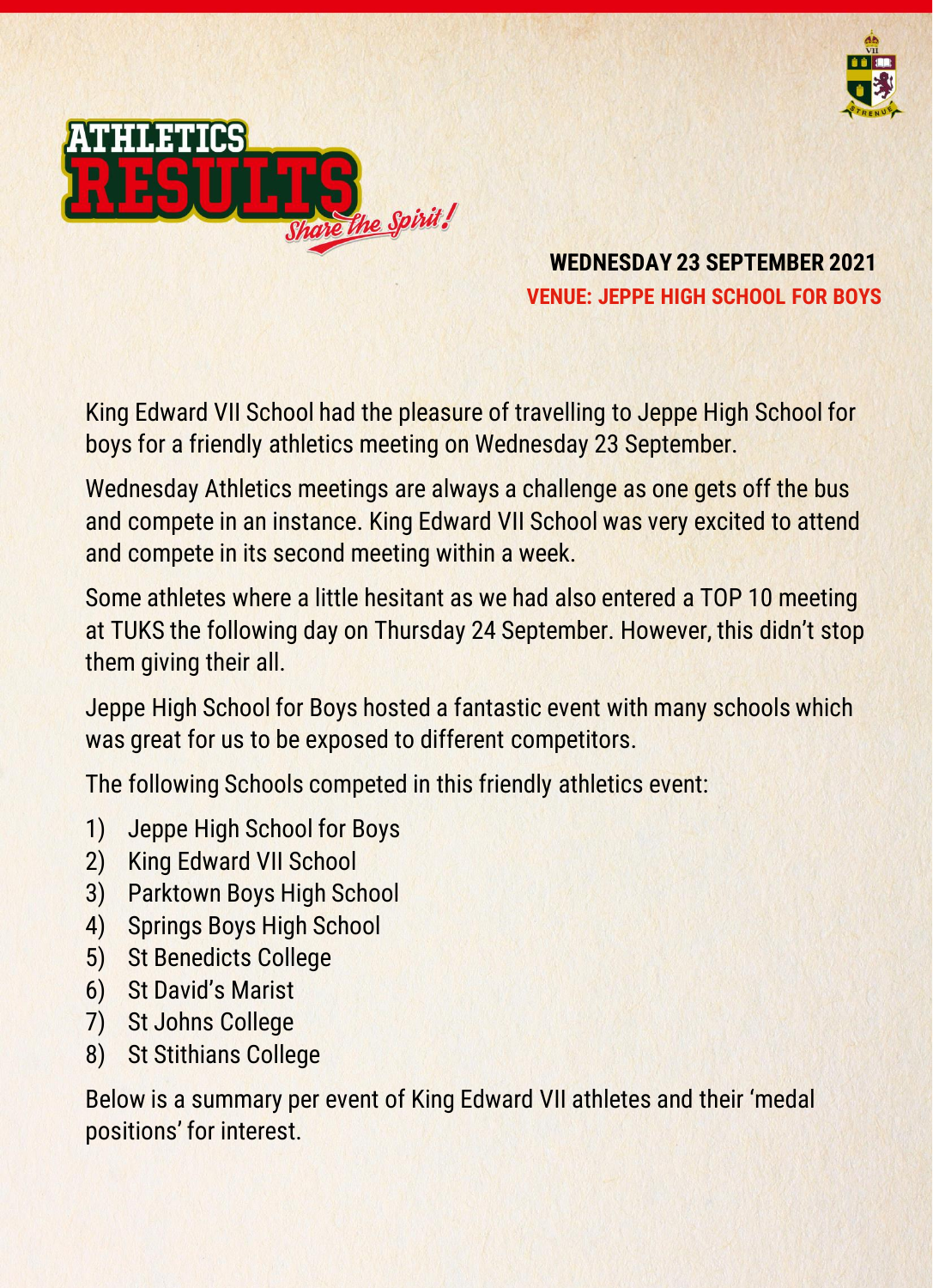

### **100m**

U14 L Sangoni – Bronze U15 S Sabino – Gold, N Nhlapo – Silver U16 J Smith – Gold U19 K Tekane – Gold, J Asamoah-Bekoe - Silver **200m** U14 L Sangoni – Bronze U15 N Nhlapo – Gold, T Howard – Silver and O Rathebe - Bronze U16 J Smith– Gold U19 C Fourie – Gold, B McJarrow – Silver **400m**  U14 T Esterhuizen – Gold, S Tsholo – Silver and K Fouche – Bronze U15 T Howard - Gold U16 K Seome – Gold, D Tait – Bronze **800m** U14 C Galliard – Gold, R McGurk – Silver and M Horne – Bronze U15 D Van Der Westhuizen – Gold, T Ngwenya – Silver U16 K Seome – Silver, D Tait – Bronze U19 P Dreyer – Bronze **1500m** U14 R McGurk – Gold U15 T Ngwenya – Gold, D Van Der Westhuizen – Silver U16 J Carr– Bronze **100m and 110m Hurdles** U14 B Mateya – Gold U15 M Gething – Silver, R Gordon - Bronze U16 O Seqiera – Gold U19 K Tekane – Gold and K White – Bronze